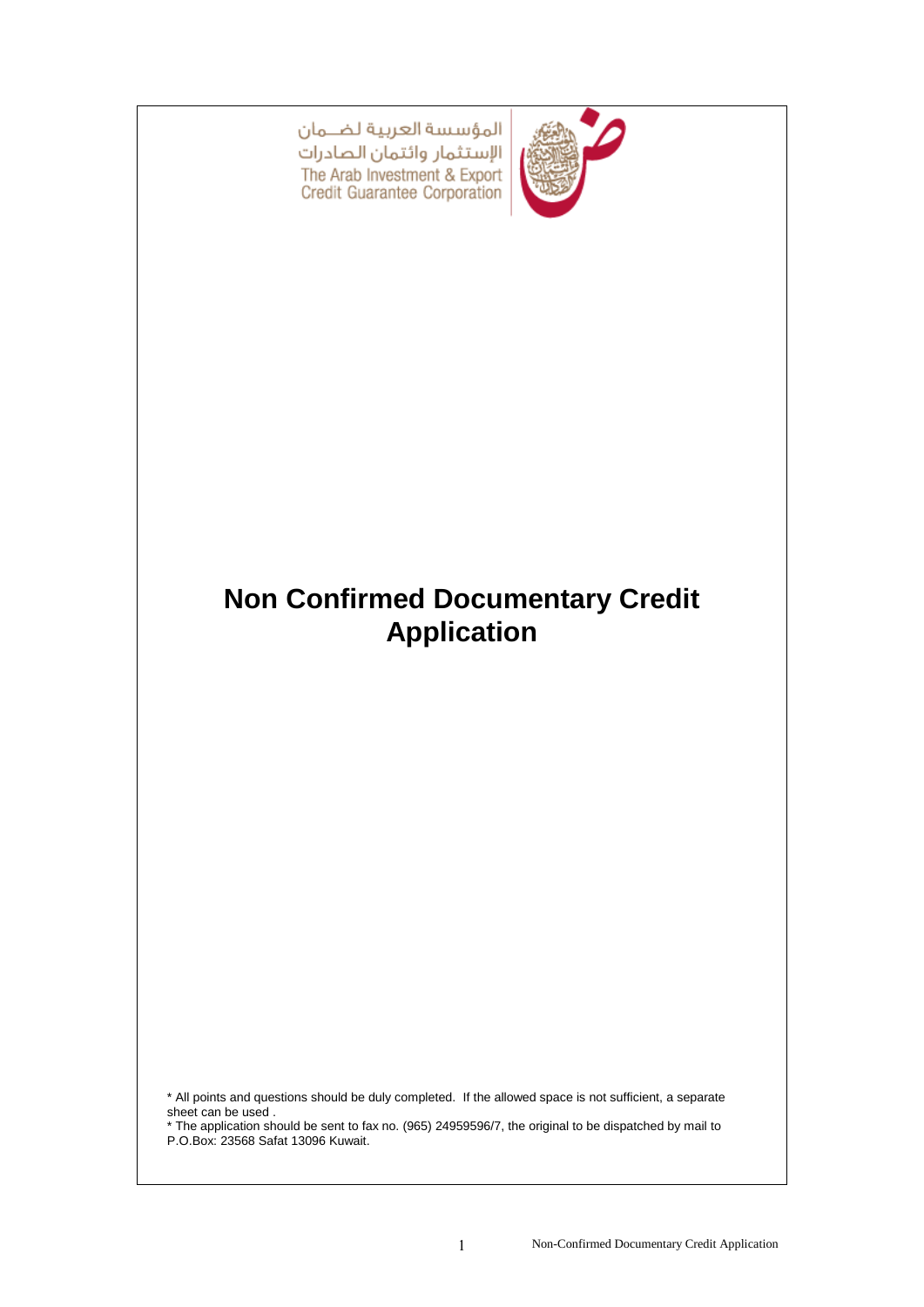## **Non-Confirmed Documentary Credit Application**

#### **Data to be completed by the Organization:**

Application no.:

| No. of previous Guarantee Contract:   |                                                                               |                                                                                                                                                             |  |  |
|---------------------------------------|-------------------------------------------------------------------------------|-------------------------------------------------------------------------------------------------------------------------------------------------------------|--|--|
| <b>Part 1:</b><br>1-1 Applicant Data: |                                                                               | Date: //                                                                                                                                                    |  |  |
|                                       |                                                                               |                                                                                                                                                             |  |  |
|                                       |                                                                               |                                                                                                                                                             |  |  |
|                                       |                                                                               |                                                                                                                                                             |  |  |
|                                       | [] Government Entity<br>[ ] Public Sector Entity<br>[ ] Public/Private Sector |                                                                                                                                                             |  |  |
|                                       |                                                                               | 1-1-2 Head Office Address:<br>P.O.Box:<br>1-1-4 Legal Nature: [ ] Natural Person [ ] Juridical Person<br>In case of juridical person:<br>[ ] Private Sector |  |  |

#### 1-1-5 Shareholders :

l

| ame | Nationality | Percentage to<br>Total Capital |  |
|-----|-------------|--------------------------------|--|
|     |             |                                |  |
|     |             |                                |  |
|     |             |                                |  |
|     |             |                                |  |
|     |             |                                |  |

1-1-6 Name of person authorized to sign the insurance contract:

 $1$  Type of authorization should be indicated (power of attorney) and a copy of which should be enclosed.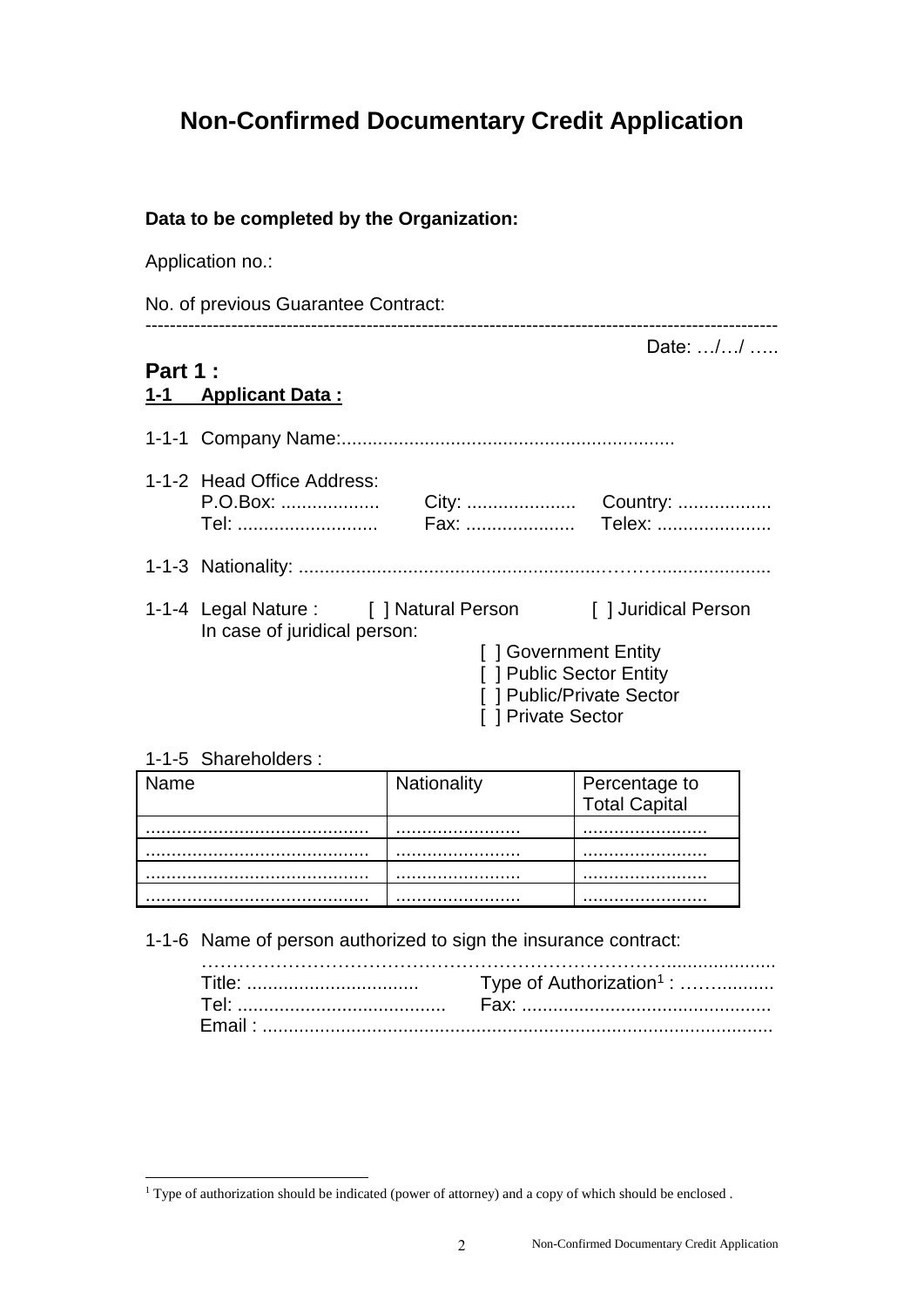### **1-2 Export Contract Data :**

|         | 1-2-2 Head Office Address:<br>P.O.Box:<br>Tel:                                                                                                       |  |                                                                                                                             |                      |
|---------|------------------------------------------------------------------------------------------------------------------------------------------------------|--|-----------------------------------------------------------------------------------------------------------------------------|----------------------|
|         | 1-2-3 Legal Nature : [ ] Natural Person                                                                                                              |  | [ ] Juridical Person                                                                                                        |                      |
|         | 1-2-4 Legal Nature : [ ] Natural Person<br>In case of juridical person:                                                                              |  | [ ] Juridical Person<br>[] Government Entity<br>[ ] Public Sector Entity<br>[ ] Public/Private Sector<br>[ ] Private Sector |                      |
|         |                                                                                                                                                      |  |                                                                                                                             |                      |
|         |                                                                                                                                                      |  |                                                                                                                             |                      |
|         |                                                                                                                                                      |  |                                                                                                                             |                      |
|         |                                                                                                                                                      |  |                                                                                                                             |                      |
|         |                                                                                                                                                      |  |                                                                                                                             |                      |
|         |                                                                                                                                                      |  |                                                                                                                             |                      |
|         |                                                                                                                                                      |  |                                                                                                                             |                      |
|         | Part 2: Irrevocable Letter of Credit (IL/C) Data:                                                                                                    |  |                                                                                                                             |                      |
| $2 - 1$ |                                                                                                                                                      |  |                                                                                                                             |                      |
| $2 - 2$ | <b>Head Office Address:</b><br>P.O.Box:<br>Tel:                                                                                                      |  | Fax:  Telex:                                                                                                                |                      |
| $2 - 3$ |                                                                                                                                                      |  |                                                                                                                             |                      |
| $2 - 4$ |                                                                                                                                                      |  |                                                                                                                             |                      |
| $2 - 5$ | Have you received IL/C's by the same bank : [ ] Yes [ ] No                                                                                           |  |                                                                                                                             |                      |
| $2 - 6$ | Has the bank paid you the IL/C's in full : $\begin{bmatrix} \end{bmatrix}$ Yes<br>If no, please state amounts not paid and reasons for non-payment : |  |                                                                                                                             | $\lceil \,\rceil$ No |
|         |                                                                                                                                                      |  |                                                                                                                             |                      |